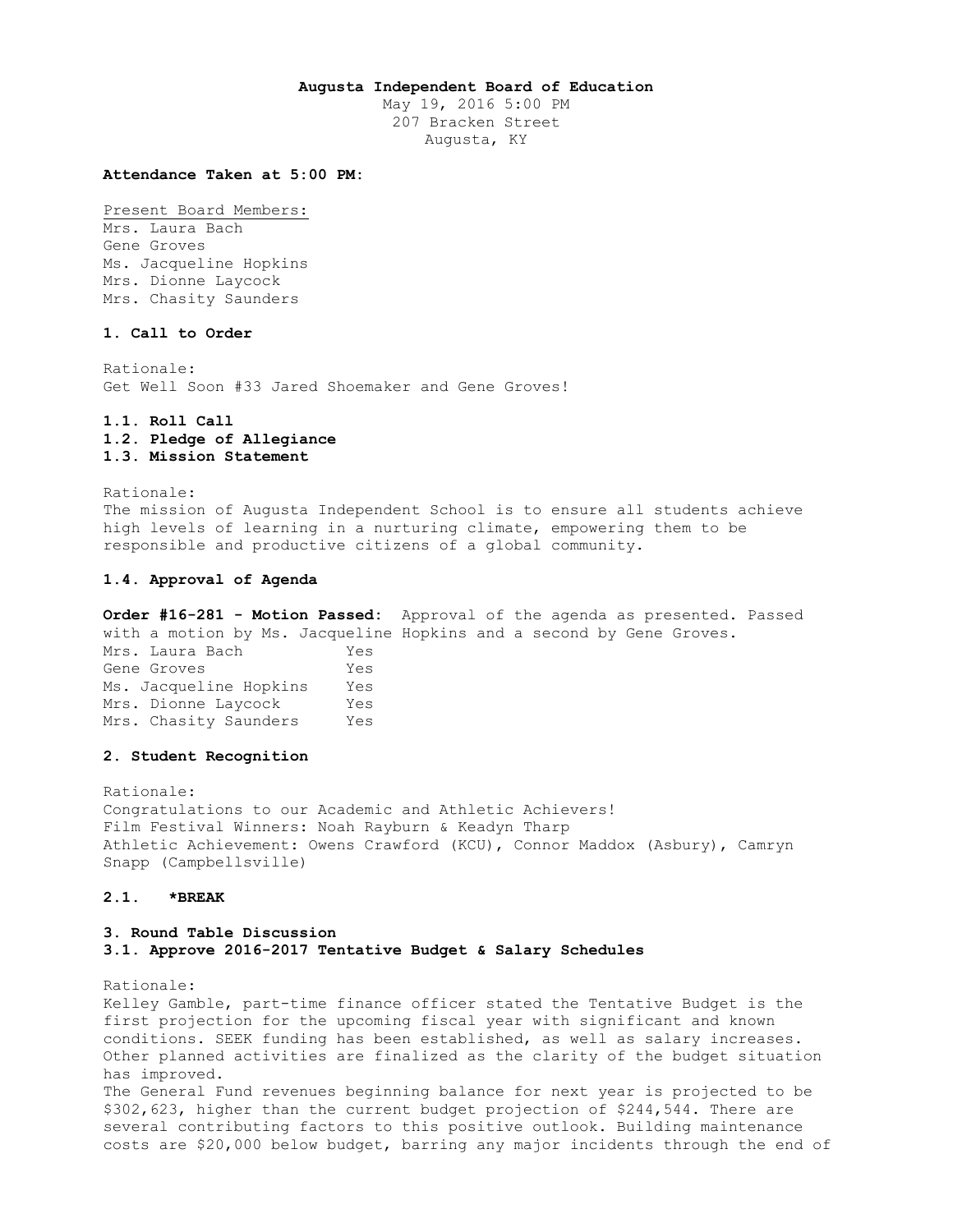the fiscal year. Administrative costs of \$8000 were able to be charged to the RTA grant and classroom teacher salaries are under budget by about \$10,000, and school expenditures are expected to be \$10,000+ below budget. In addition, outside services for Special Education look to be \$3,000-\$4,000 below budgeted levels. Local revenue is budgeted with the expectation of taking a 4% increase. Although projected ADA is expected to decrease further to 243, SEEK funding is actually expected to increase \$13,197. This is due to several factors. One is that there was a SEEK cut this year, but the most significant contributor to maintaining and actually increasing SEEK funding is the allocation for Exceptional Child funding, an increase of \$27,000. Another factor is the increase of the state equalization level from \$749,000 to \$783,000, a 4.5% increase. This advantage will dissipate in the second year of the biennium since the state equalization level is constant for the biennium. The transfer from Capital Outlay is reduced by \$17,000 to allow for debt service on the latest construction project. Total current budgeted receipts are \$2,312,129 a decrease of \$729 from the current year. The General Fund expenditures for salaries are only being increased for experience and rank changes. No additional staff is anticipated. Salaries are budgeted at \$1,397,600, 37,500 more than the current fiscal year. This is a 2.75% increase. Employer matching costs are expected to increase minimally since unemployment rates are decreasing significantly and current year costs will be under budget by \$6,000 to \$7,000. Total budgeted employer match costs are \$121,759 while last year's cost was \$113,300. CERS rates are increasing as well as FICA and Medicare rates due to IRS/Commonwealth of Kentucky agreements. The school's instructional budget has been reduced to \$19,850, a reduction \$19,850 from the current fiscal year. There is \$7,000 budgeted for the purchase of vehicles. Other operational costs such as utilities, maintenance, fuel, insurance, etc. were individually budgeted based on current and historical amounts. KISTA lease payments are not required, so that is a savings of \$6,359 from the current year. KETS match for technology is budgeted. Non-Personnel expenditures are decreased \$18,075 for next year to \$377,933. Total budgeted current expenditures are \$2,371,454 compared to this year's 2,357,386. Budgeted expenditures exceed Budgeted receipts by \$59,325 with a projected ending fund balance of \$243,298, equivalent to 9.3 % of General Fund expenditures. The budgets in the Special Revenue Fund are dictated by state and federal grant awards. Some grant allocations are available but many program awards have not been finalized. For those that we do not have the allocation, we are using last year's award. The personnel that are paid from these grants have been budgeted using the new salary and benefit levels. Title 1, Gifted, Community Education, and Extended Schools Services will require funds from General Fund to pay the personnel budgeted in these grants. The grant awards are either staying the same or decreasing and personnel costs naturally rise, even though at a very slow rate. Total General Fund contribution is estimated at \$16,400. Total grant awards are budgeted at \$468,305. Revenue of \$24,335 is budgeted in Capital Outlay, reflecting an expected Average Daily Attendance of 243.35. Of this amount, \$2096 will be transferred to General Fund for current operating expense, compared to the \$19014 budgeted this year. This is a \$17,000 reduction in revenue to General Fund. The remaining \$22,239 will transferred to pay district debt service. Building Fund revenue of \$95,271 (\$67,019 state/\$28,252 local) is budgeted for next year. It will be used to retire debt. This is a slight increase from 15- 16, (\$2,769), due to expected increase in local assessment and the increase in state equalization level from \$749,000 to \$783,000. The Debt Service Fund is a transfer fund to record debt payments by the district and debt service made by the state on behalf of the district. Local district debt service requirements are \$117,511 next year compared to \$98,188 this year, an increase of \$19,323.

The Construction Fund remaining \$220,270 is budgeted to finish out the current project.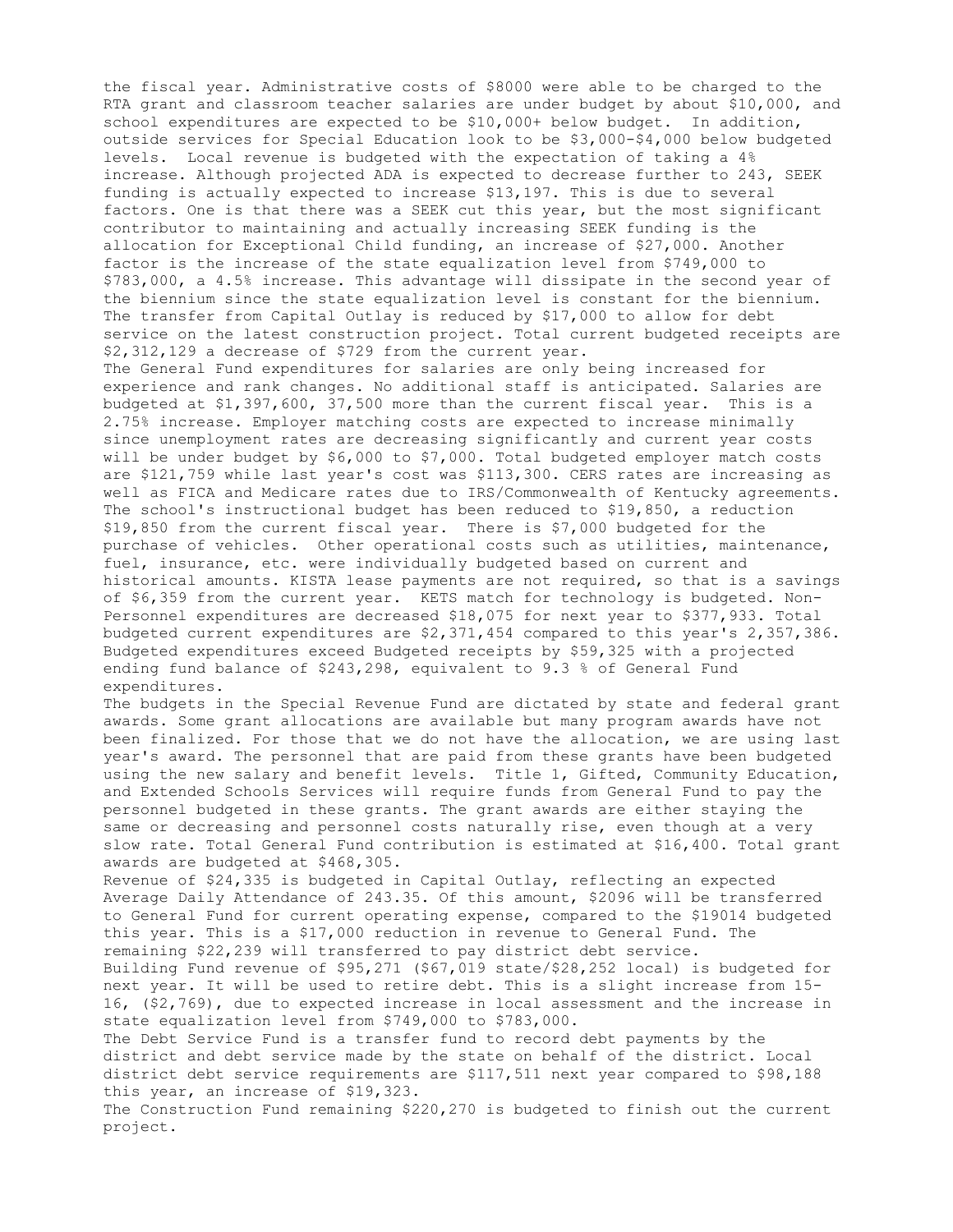The Food Service Fund expected to finish with a small balance at the end of this year. The fund began the year with a \$17,000 balance. Budgeted contingency for 2016-17 is \$999. Reimbursement rates will increase and food labor costs can be reduced some. Although expenses have not even increased this year, revenues are currently \$25,000 below last year's levels. In summary, although ADA is expected to decrease next year, special education numbers and the increase in state equalization level will increase SEEK by about \$13,200. This increase paired with the local 4% increase will balance losses in tuition revenue and the decreased capital transfer from the Capital Outlay Fund. Revenues are budgeted at \$729 less than this year. Expenses are budgeted at only \$12,822 more than the current year. The adjustments made in prior years and the 4% property tax increase are allowing the district to maintain a balance of revenues and expenditures. However, there are issues that will need addressing in the coming budget year. The Food Service Fund needs to be stabilized to avoid costing the General Fund as well as paying a portion of the administrative cost that is being devoted to it. The increasing costs incurred in some grants are slowly catching up with the lack of and decreasing revenue in these grants. And most importantly, district's budget problems can be solved by stopping the loss in ADA. ADA has dropped for three consecutive years and the loss in revenue is staggering relative to the district's size. An increase of 10 in ADA would mean an additional \$53,000 in annual revenue at a minimum.

**Order #16-282 - Motion Passed:** Approve 2016-2017 Tentative Budget & Salary Schedules passed with a motion by Mrs. Dionne Laycock and a second by Mrs. Chasity Saunders.

Mrs. Laura Bach Yes Gene Groves Tes Ms. Jacqueline Hopkins Yes Mrs. Dionne Laycock Yes Mrs. Chasity Saunders Yes

## **3.2. Principal's Report/Student Achievement**

### Rationale:

Principal, Robin Kelsch reported 24 seniors met the requirements to graduate on May 27th. Furthermore, he informed the board plans to expand technical center scheduling in the afternoons for juniors and seniors next school year. Mr. Kelsch explained first year juniors are in the mornings and typically the second year students are in the afternoons. However, because of scheduling conflicts, MCATC always accommodated our students. Due to next year's high number of seniors planning to attend MCATC, planning is underway to accommodate afternoon programming.

## **3.3. Approve Monthly Budget Report**

### Rationale:

Finance Officer, Tim Litteral reported revenue receipts through April total 1,452,000. \$218,500 has been received in property taxes, with a budgeted amount of \$220,000. Utility taxes have generated \$103,000. Over \$21,200 has been collected in motor vehicle taxes and \$2,700 in delinquent property taxes. \$12,900 has been received in Medicaid reimbursement (\$8,500 budgeted), while \$10,900 has been collected for tuition through April. Over \$1,046,000 has been received in SEEK funding. Bus rental (Athletic Dept. reimbursement) and miscellaneous revenue have each generated \$6,200. The fitness center has collected \$1,600 for the year. Expenditures through the month of April were approximately \$1,356,000, about \$18,000 less than through the same period last year. Receipts exceed expenditures by approximately \$96,000 through April. The school budget indicates approximately \$22,200 has been expended, with two months remaining in the year. Copy machine and printing costs account for \$7,500. General supply expenses total \$5,000. The school has expended \$3,000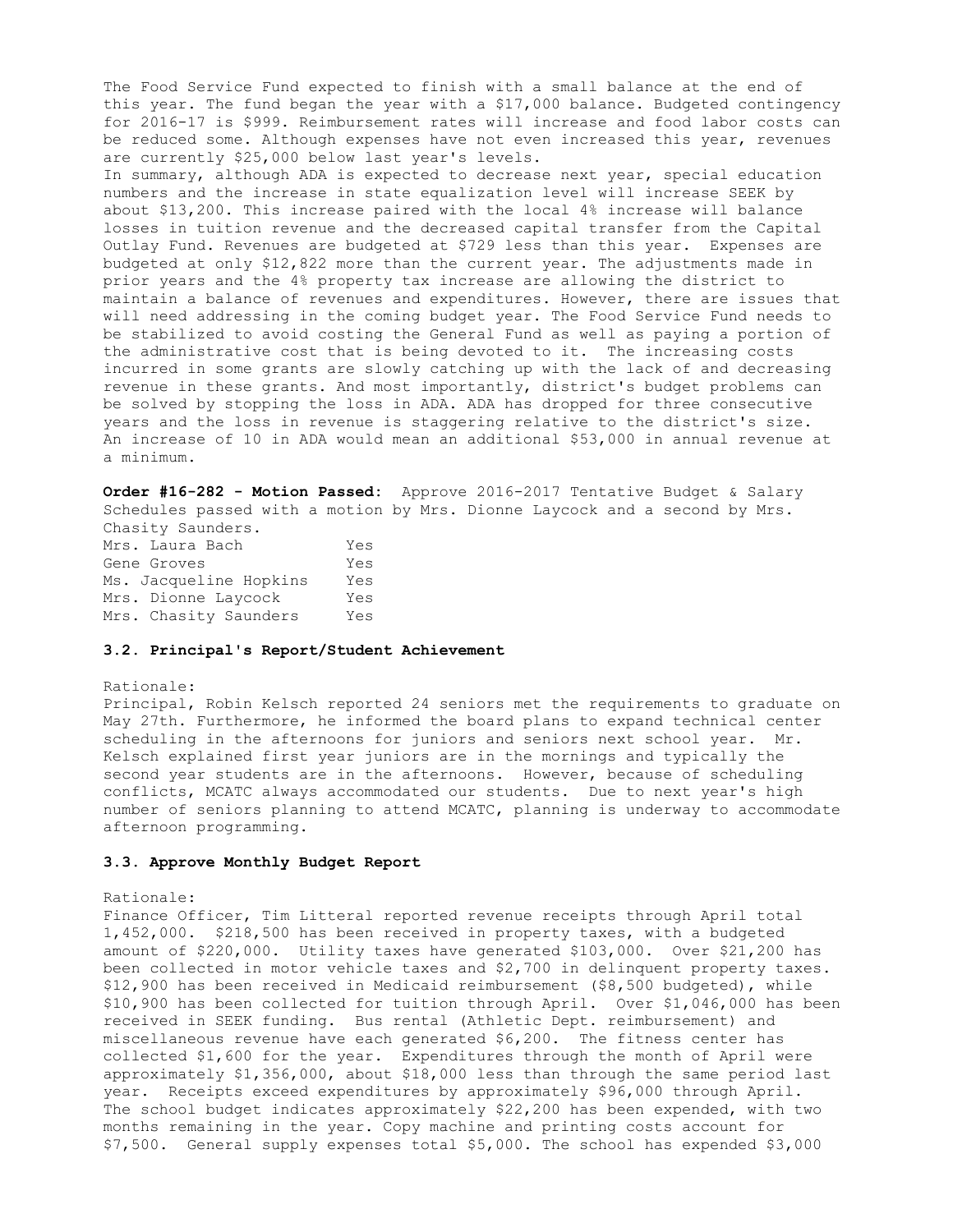on professional services, \$2,300 in furniture and fixtures, \$2,100 in dues and fees, and \$950 on technology equipment. The maintenance budget expenses totaled \$178,000 through April. Expenses include \$64,500 in utility and service expenses, \$62,500 for salaries and benefits, \$28,000 for property insurance, \$9,500 in general supplies, \$5,300 in maintenance repairs, \$4,000 in professional services, \$3,300 on machinery/furniture, and \$810 on snow removal. 73% of the maintenance budget has been expended. The transportation budget through April, costs are at \$64,500. \$37,400 has been expended on salaries and benefits, \$7,100 has been spent on diesel fuel, \$7,000 on two buses, \$6,500 on repair parts and maintenance, \$5,200 on fleet insurance, and \$1,100 on professional services/drug testing/rental fees. 61% of the transportation budget has been utilized. Special Revenue Grant funding is on target with regards to the budget. K-12 will not see cuts in the current fiscal year, and we will be receiving our full 3rd and 4th quarter payments for our state grants. Food service receipts total \$138,000 through April. \$22,000 was generated locally, \$2,200 was received from state funding sources, while nearly \$114,000 has been received from the NSLP. Receipts are down \$25,000 from the same period last year. Expenditures YTD total \$142,000, with \$53,500 towards salaries and benefits and \$88,600 on supplies and services. Expenditures are nearly equal through the same period last year, but expenditures currently exceed revenues for the year by \$4,000. The current food service balance continued to improve in April and has a cash balance of \$11,277, another increase of \$2,500 from last month.

**Order #16-283 - Motion Passed:** Approve Monthly Budget Report passed with a motion by Ms. Jacqueline Hopkins and a second by Mrs. Dionne Laycock. Mrs. Laura Bach Yes Gene Groves Yes Ms. Jacqueline Hopkins Yes Mrs. Dionne Laycock Yes

## **3.4. Approve Facilities Report**

Mrs. Chasity Saunders Yes

#### Rationale:

The Energy Management Report compares the current monthly usage to the 3-year historical average baseline usage for the same month. During March, the district had a reduction in energy consumption of 52,975 kBTU (21.1%) and avoided approximately \$1,071 energy charges. Through the 3rd Quarter-YTD, the district has reduced energy consumption by 465,384 kBTU (17.3%), avoiding approximately \$8,276 in energy charges. So far through the 3rd Quarter-YTD, the district has used 69,204 (\$6,159) fewer kilowatt-hours (kWh) and 2,228 (\$2,117) fewer hundreds of cubic feet (CCF) of natural gas, as compared to our historical averages. The Bracken County weather data helps explain why utility bills are higher or

lower in some months as compared to the same months in previous years.

## Monthly Maintenance:

- Band room roof repaired
- Weed eater repaired
- Waxed floor in old computer lab
- Night lights installed in gym
- Belts and filters changed on A/C units
- Repaired air conditioner in old computer lab
- New fire monitoring system installed
- Repaired cafeteria A/C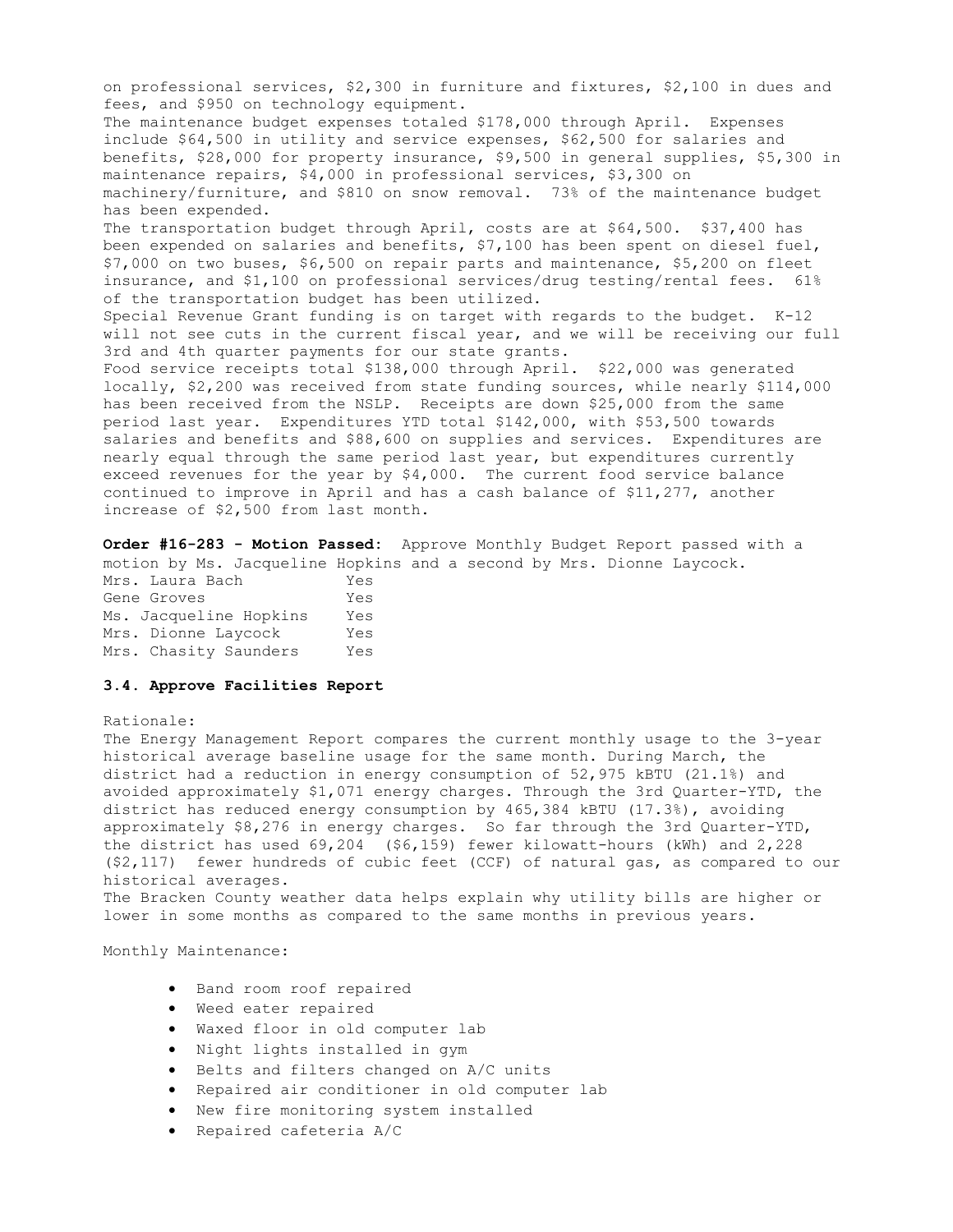Repaired steam pipes for asbestos

Construction Renovation Update: The architect approved the front porch mock-up and progress is being made on both the front porch and bell tower. The new interior door installation work will begin the first week in June by Trace Creek Construction.

**Order #16-284 - Motion Passed:** Approve Facilities Update passed with a motion by Mrs. Chasity Saunders and a second by Mrs. Dionne Laycock.

Mrs. Laura Bach Yes Gene Groves Tes Ms. Jacqueline Hopkins Yes Mrs. Dionne Laycock Yes Mrs. Chasity Saunders Yes

## **3.5. Approve Auditor's Contract 2016-2017**

Rationale: Superintendent McCane recommended the board approve Kelley, Galloway, Smith and Goolsby, PSC to perform the 2016-2017 annual financial audit. The cost will remain \$13,000.

**Order #16-285 - Motion Passed:** Approve Auditor's Contract 2016-2017 passed with a motion by Gene Groves and a second by Mrs. Chasity Saunders. Mrs. Laura Bach Yes Gene Groves Tes Ms. Jacqueline Hopkins Yes Mrs. Dionne Laycock Yes<br>Mrs. Chasity Saunders Yes Mrs. Chasity Saunders

## **3.6. Approve KEDC 2016-2017 Cooperative Membership Agreement**

Rationale: Superintendent McCane recommended the board approve the 2016-2017 KEDC Cooperative Membership Agreement. Membership fees are \$1,205.05.

**Order #16-286 - Motion Passed:** Approve KEDC 2016-2017 Cooperative Membership Agreement passed with a motion by Mrs. Dionne Laycock and a second by Gene Groves. Mrs. Laura Bach Yes Gene Groves Tes Ms. Jacqueline Hopkins Yes

Mrs. Dionne Laycock Yes Mrs. Chasity Saunders Yes

### **3.7. Clock Restoration Project**

Rationale:

Board Member, Jacqueline Hopkins informed board members the Augusta Rotary Club's interest in restoring the bell tower clocks. She stated the Rotary Club would enlist assistance of Rotary members' Tom Burke and Taylor Kelsch to perform the installation and maintenance, as needed. The Augusta Rotary Club will be responsible for all equipment and installation costs to restore the functionality of the bell tower clocks.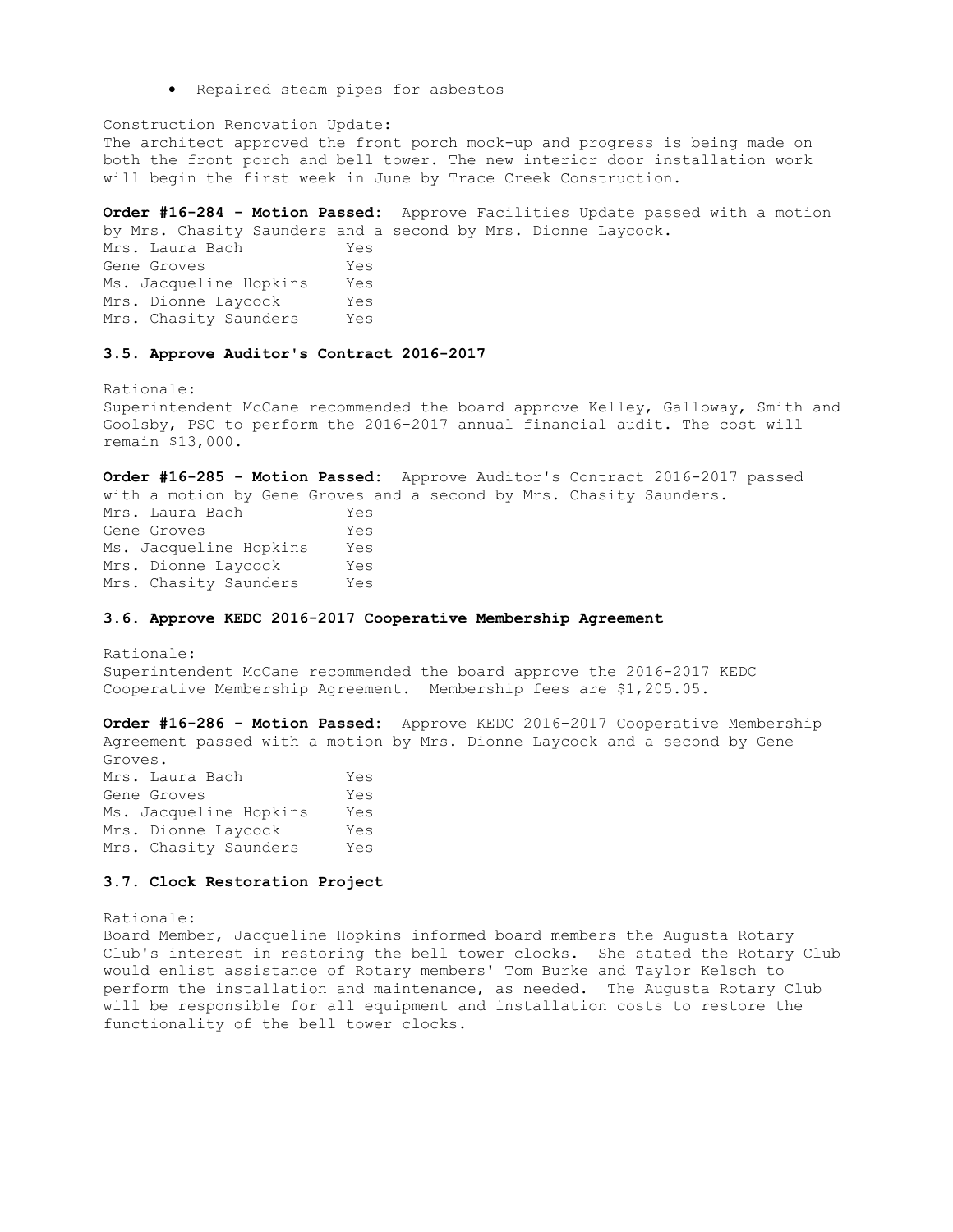**Order #16-287 - Motion Passed:** Passed with a motion by Mrs. Chasity Saunders and a second by Mrs. Dionne Laycock.

Mrs. Laura Bach Yes Gene Groves Yes Ms. Jacqueline Hopkins Yes Mrs. Dionne Laycock Yes Mrs. Chasity Saunders Yes

## **3.8. Tuition Rates 2016-2017**

Rationale: Superintendent McCane stated she has a meeting scheduled with Bracken County officials to discuss the student contract for next year. The board tabled discussion of the 2016-2017 tuition rates until the June board meeting.

**Order #16-288 - Motion Passed:** Approve to Table Tuition Rate Discussion until June passed with a motion by Gene Groves and a second by Ms. Jacqueline Hopkins. Mrs. Laura Bach Yes Gene Groves Yes Ms. Jacqueline Hopkins Yes Mrs. Dionne Laycock Yes Mrs. Chasity Saunders Yes

## **4. Communications 4.1. Superintendent's Report**

Rationale: Superintendent, Lisa McCane informed the board members the Priority Needs established by the Augusta Independent Educational Foundation, Inc., and district's decision not to seed was in the best interests of a small school and our students. Attendance: 94.68% and Enrollment P-12: 281 and K-12: 266

### **4.2. Citizens 4.3. Board Members**

#### **5. Business and Consent**

**Order #16-289 - Motion Passed:** Approval of the Business and Consent items as presented passed with a motion by Ms. Jacqueline Hopkins and a second by Mrs. Dionne Laycock. Mrs. Laura Bach Yes Gene Groves Tes Ms. Jacqueline Hopkins Yes Mrs. Dionne Laycock Yes Mrs. Chasity Saunders Yes

# **5.1. Approve Previous Meeting Minutes**

**5.2. Approve Technology Surplus Items** 

Rationale: May 2016 Technology Surplus Items: 10457 - PC 11300 - PC 10640 - PC 10529 - PC 10750 - PC 10669 - PC 10641 - PC 10540 - PC